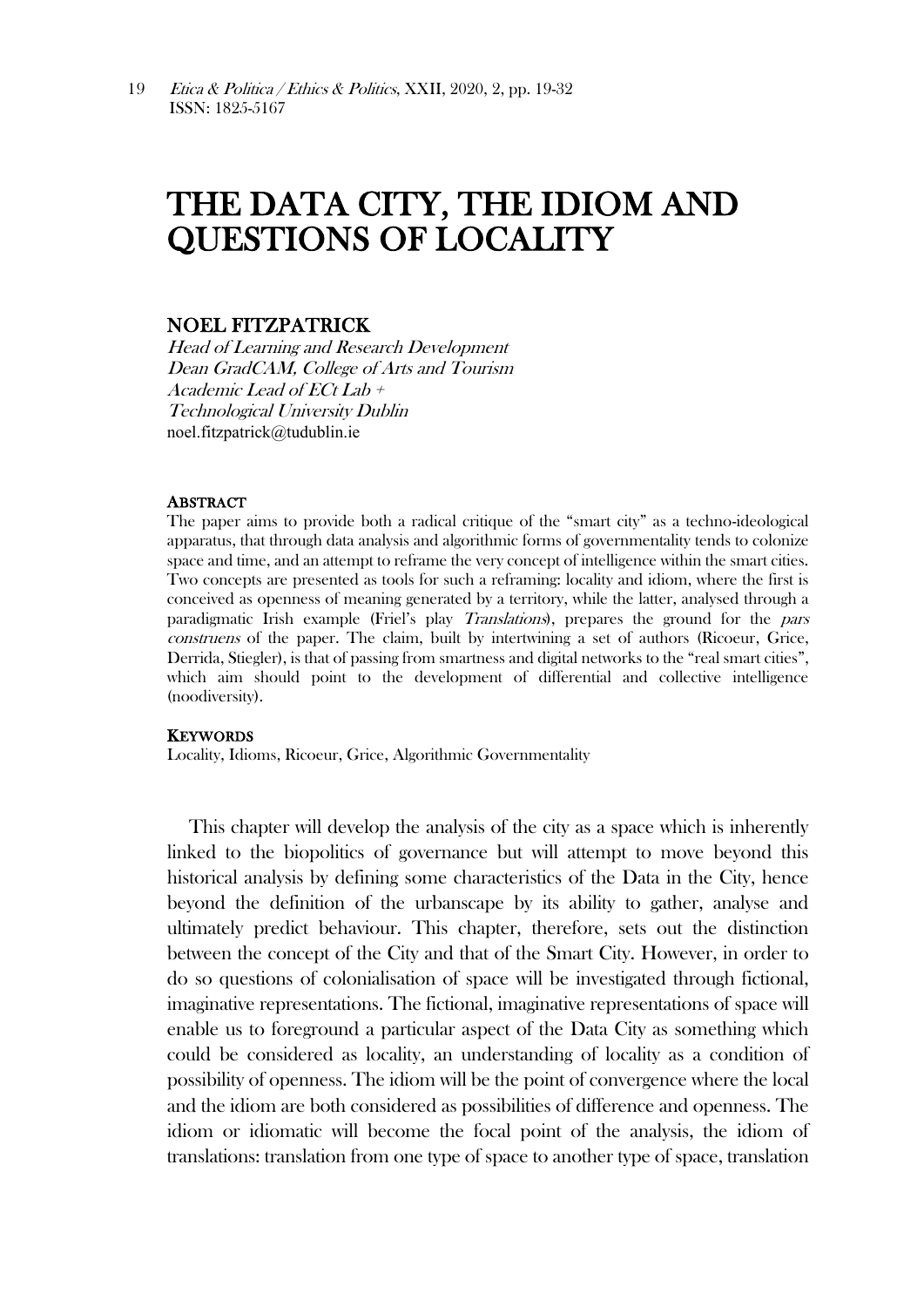from one language to another. The idiomatic becomes the kernel of the analysis of locality, the idiom is that which will lies beyond the translation of space into behavioural predictive models. The idiom lies beyond what which can be turned into a calculation, it is always opening out to new possible meanings, just as locality is beyond the question of enclosure by localization technologies, opening out to difference.

## PART 1: INTRODUCTION

The Real Smart City acts, therefore, not simply as a heuristic device to rethink the relationship between datafication of space and the citizen but also a way of posing alternatives through other forms of openness, for example archipelagic as a way of critiquing the network. The question of the real smart city, is one where 'smartness' has to be critically analysed, what is the intelligence being referred in Smart City and how are other forms of intelligence present. If we agree, the intelligence is not what is meant by machinic or computational calculation then intelligence as a noetic process is beyond the calculation. Hence, in the light of the analysis of intelligence as exteriorized in forms of artifactuality, the noetic process is an exteriorized one, thinking happens in and through forms of exteriorisation as gesture and trace: writing, designing, drawing, building, the city becomes also a form of exteriorization of possible intelligence. The real smart city, is one where the modes of intelligence are conceived as invaluable, non-calculable, beyond nodes of localization of gps points. The city itself is understood not as a metaphor of collective intelligences but as the concretization of forms of exteriorization of intelligence, the built environment of the city acts an organization of exosomatic possibilities, (as a complex exosomatic organism). This chapter will set out by giving an historical overview of the development of the city as mode of colonialization of space, this overview will be done through the analysis of the fictional relationship between space and translation, and the points of resistance to rationalized mapping of space and localities. The techniques for the colonization of space through the mapping of space were developed by the British Empire, firstly, in the Ireland and then in India. The mapping of the colonial territory imposes a rational (cartesian) space on places of locality which resist the very translation of locality into the mapping process. The first section will explore the colonization of space not simply as an historical overview but also through the fictional representation of the problems of mapping and the translation of space into something that can be calculated or enclosed. In this case, the use of traditional place names are idiomatic and idiosyncratic. The second part of the chapter will go on to explore how the displacement of locality enclosed with the historical colonialization of space becomes a dislocated space, with the development of digital technologies of displacement, the dislocalisation and disidiomaticisation of space will be increased.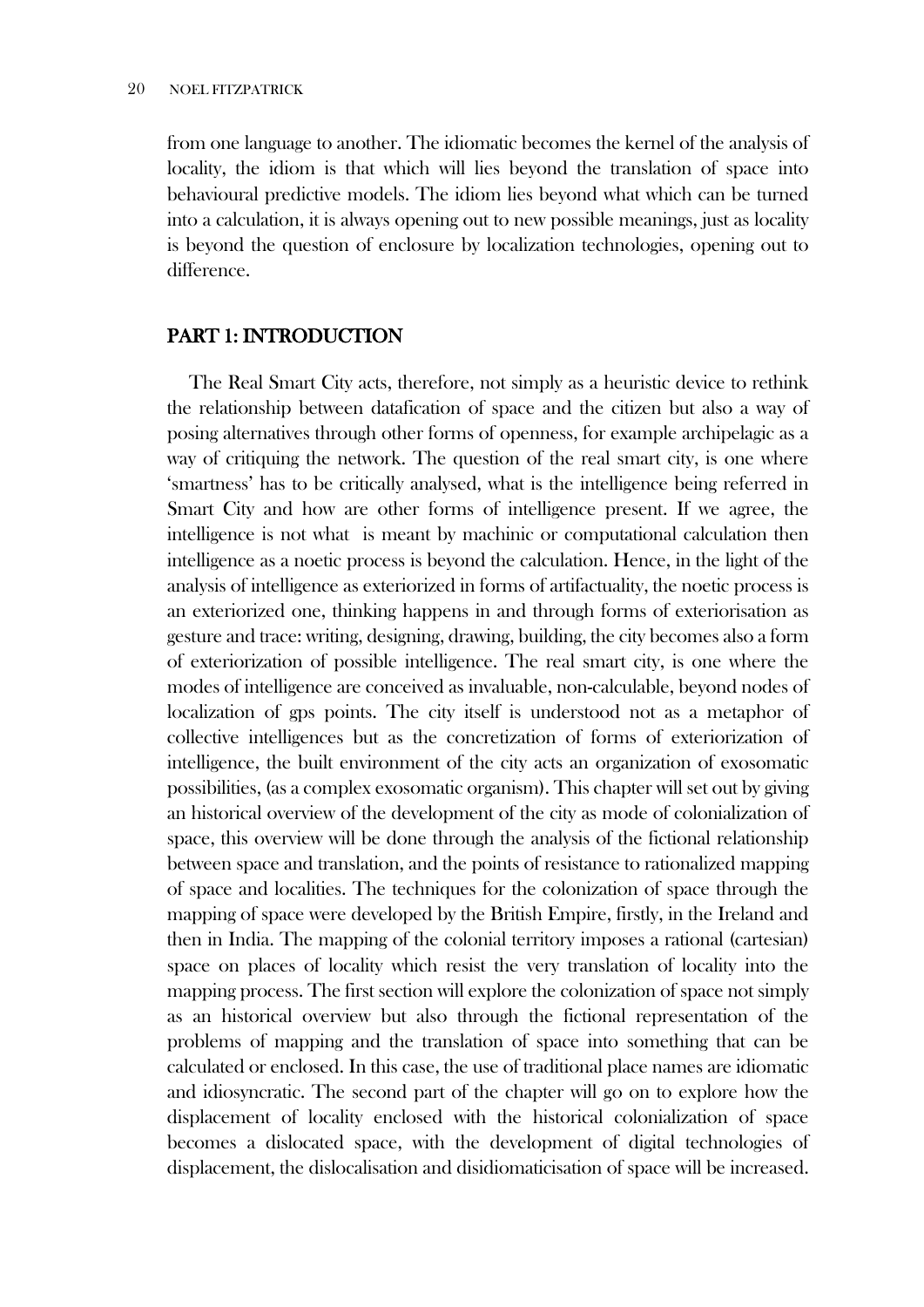In order to explore the concept of the Data City which we are putting forward and following on from the analysis of Jacques Derrida, the characteristics of the Minitel become also the characteristics of what we are calling the Data City, namely delocalized, dislocated, expropriated, uprooted and disidiomatised. The characteristics of what Derrida refers to as tele-technoscientific reasoning have now become omni-present and ubiquitous. Here again the dis-idiomatisation is a key characteristic. In the final section, we will turn to the question of locality as the place of enunciation, the place where the idiomatic is seen as possibility of new meaning, enunciation as the condition of possibility of meaning itself.

# PART 2: HISTORICAL PERSPECTIVES: THE COLONISATION OF SPACE.

Following on from the analysis of Bernard Stiegler the Data City is here understood as part of the process of exosomatisation<sup>1</sup> and informatisation<sup>2</sup>, the Data city is considered as a complex organism, a complex exosomatic organism, as a form of exteriorization, to be precise, as a form of memory as tertiary retention. Within Digital Studies methodology it is, therefore, necessary to study the organology of the data city, whereby the relation to data and the city are explored as psychic, collective and technical modes of individuation. The organology points to the historical development of the modes of technological development which allow the city and data to co-evolve, technologies of the individual psychic mediation, technologies of collective milieu and the technical milieu itself. Technologies of the City do not develop by themselves but are embedded in the individual and collective process of individuation. Historically, a simplified definition of the city has been linked to questions of governance of population, of biopolitics or biopower<sup>3</sup>. The size of the population was used as a measure to determine whether the urban landscape was considered large enough to be considered a city. Hence there was a statistical opposition between city, townland, urban and rural<sup>4</sup>. Therefore, the definitions of the City have been intrinsically linked to questions of management of population. There is an ontological relationship between the very notion of the city and data: the city exists as Data. The Data City is proposed as concept which encapsulates the historical relation between mapping of the city and governance, to contemporary forms of representation of the city as a collection of different forms of Data. The Data City acts a heuristic mode of

<sup>&</sup>lt;sup>1</sup> See B. Stiegler (ed.), *Bifurquer, il n'y a pas d'alternative*, Paris: LLL, 2020.

<sup>&</sup>lt;sup>2</sup> See D. Berry, "Smartness et le tournant de l'explicabilité". In B. Stiegler (ed.), *Le nouveau génie* urbain. Paris: FYP, 2020.

<sup>&</sup>lt;sup>3</sup> See M. Foucault, *Technologies of the Self*. Paris: College de France, 1983.

<sup>&</sup>lt;sup>4</sup> See L. Mumford, "What is a City?", Architectural Record, 1937.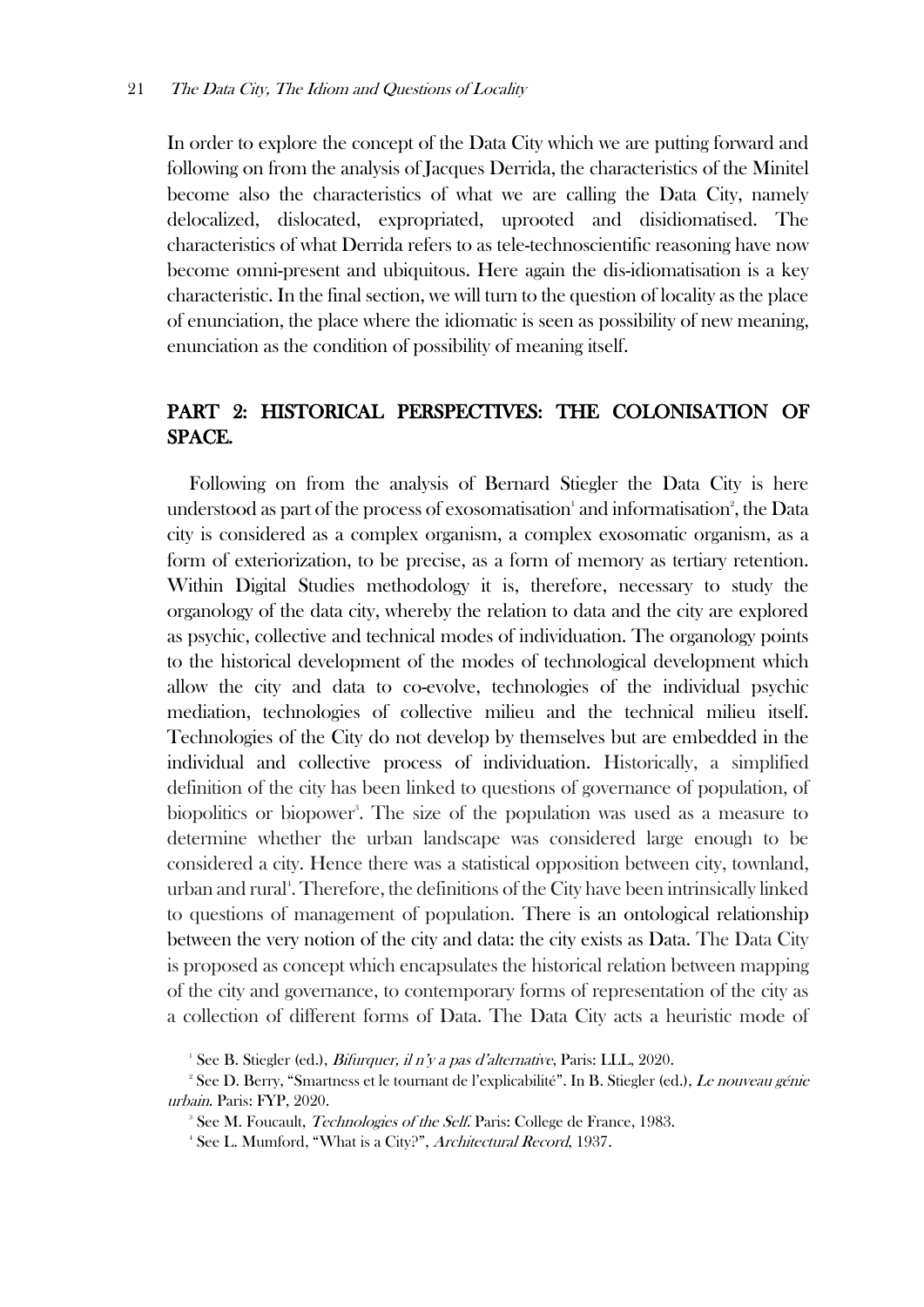approaching the construction of space as locality and delocalized<sup>5</sup>. The Data City takes into account the advance of digital technologies within the urban built environment which has led to an exponential increase in the data which is available in the city. It is no longer simply a question of census data to determine the population but now it is a process of governance, or form of Algorithmic Governance<sup>6</sup>, which encloses all forms of citizen data, from mobile phones, gps data, to search engines and social media data<sup>7</sup>. This raises fundamental questions in relation to data, the self and governance<sup>8</sup>. The Data City acts as mode of delocalization where the network needs to be replaced by another form of thinking locality – not a reification of the locale but a means of reharnessing locality within the network. Locality as the condition of possibility of openness within the network. The second characteristic of the Data City is the exploration of the limitations of the smart city, in particular the claim of the smart city to capture everything as ubiquitous computing or ubiquitous data collection, this is challenged through a revisiting of things which cannot be calculated or measured or captured. This is what Stiegler has called neganthropic gestures<sup>9</sup>: that which cannot be captured by the use of digital technologies or the flattening out or standardisation of the idiosyncratic gestures. The ability to enclose space through mapping technologies has been historically linked to the development of technologies of colonialisation of space.

In the normative representation of space Ireland acts as an historical colonial example through which the representation of space acts a means of imposing colonial power. The collection of taxes and the act of census are the historical modes within which the city limits are defined $10$ . We find the original right to the city, the permission to enter the city walls and city, was always, therefore, a mode of governance and a means control, one could even say a regime of surveillance. Within the Irish colonial context the ability to map the territory acts as a mode of taking control of the space, a space which linguistically and culturally resists any attempts of cartography of the 1820s and 1840s. Ireland served as a test ground of forms of governance for the British Empire; it is only after the ordnance survey of Ireland takes places from the 1820s to the 1840s that the colonial power will have put in place the techniques and mechanisms necessary for the mapping of the other colonial territories such as India. In one way the island of Ireland acts as laboratory, a testing ground for experimental mapping technics and technologies. In the Irish

<sup>5</sup> See N. Fitzpatrick, C. Mc Garrigle, "Real Smart (Data) City. Le colonialisme par les données". In B. Stiegler (ed.), Le nouveau génie urbain.

<sup>6</sup> See A. Rouvroy, T. Berns, "Gouvernementalité algorithmique et perspectives d'émancipation. Le disparate comme condition d'individuation par la relation?", Réseaux, n°177, 2013.

<sup>&</sup>lt;sup>7</sup> See R. Kitchin, *The Data Revolution*. London: Sage, 2014.

<sup>&</sup>lt;sup>8</sup> A. Picon, *Smart Cities: A spatialised intelligence*. Chichester: John Wiley and Sons, 2015.

<sup>&</sup>lt;sup>9</sup> See B. Stiegler, *The Neganthropocene*. London: Open Humanities Press, 2018.

 $10$  See L. Mumford, op. cit.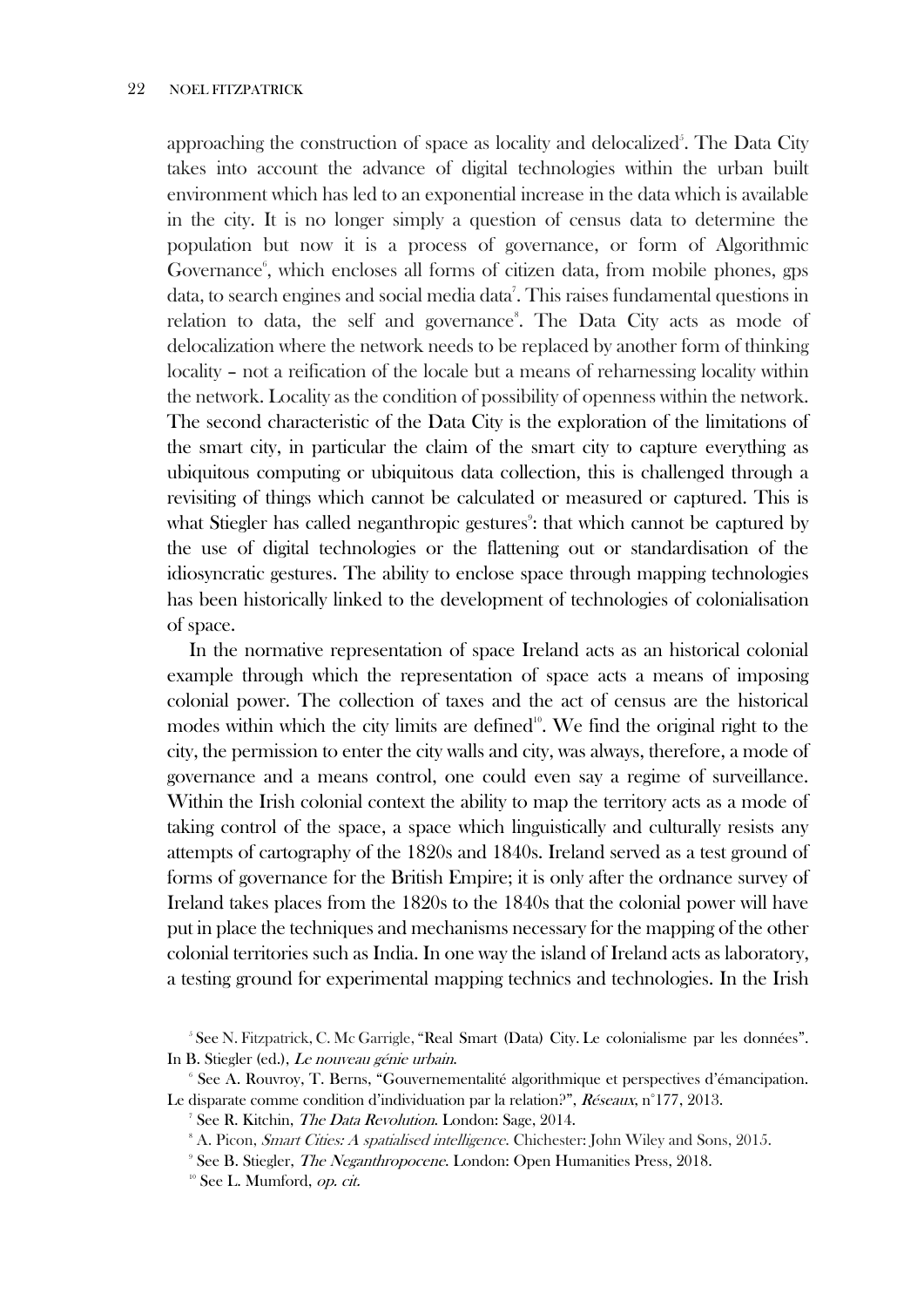survey of the 1820s and the 1840s local Irish scholars were recruited to assist in the process, one part of the process was translation of place names from Irish to English, a process of Anglicisation of place names. Within this process, the inevitable loss of translation between the spaces, between the linguistic spaces points towards both the idiom of language but also the idiom of the locality itself. The Irish survey was conducted contemporaneously to the Great Trigonometrical Survey of India (1802-1870) which was a full mapping of the sub continent conducted by the East India Company. These surveys produced maps, maps that rationalise space, colonialise the space, taking symbolic possession through rendering it as data and producing representations that made epistemological claims. It could be argued that the translation of locality (space/place) to rational space is the intrinsic outcome of the Survey. Through this Survey the discipline of scientific cartography and the principle of the neutrality of maps based on detailed and rigorous data collection and mathematical technique were established. The territory thus mapped was ultimately knowable, once there was sufficient data, with these hegemonic representations superseding all other claims. The map, in other words, was the territory. This could be contrasted the map in the Borges short story "On Exactitude of Science", which is a form of stupidity where map and territory are one and the same<sup>11</sup>. The historian Matthew Edney sees it differently:

…what they did map, what they did create, was a British India. Wrapped in a scientistic ideology, each survey and geographical investigation was thoroughly implicated in the ideology of the British empire in South Asia.<sup>12</sup>

It is within this historical context of the ordinance survey of Ireland in the 1840s that the Irish Playwright Brian Friel explores the inability of language to map onto the world in his world famous play Translations, (1980). In Translations the ordnance surveying of the townlands and villages of Ballybeg (a fictionalised setting within which most of Friel's plays take place) acts as a metaphor for the colonization of space. The dispossession of land and the equal distribution of taxes are the motivation for the ordnance survey. Friel uses a technique through which the characters use forms of English (simply he put Hiberno-English to act as the Irish Language and a form of standard English to act as English) to have characters pretending to speak Irish while they are speaking English, the outcome is that instability of naming things is at the heart of the  $Play<sup>13</sup>$ . In the play the character Owen acts the interpreter between the 'forms for' English, in the conceit of the play translating from Irish to English and vice versa. There is of course a profound irony

<sup>&</sup>lt;sup>11</sup> See N. Fitzpatrick, J. Kelleher, "On the Exactitude of Big Data: la Bêtise and Artificial Intelligence', La Deleuziana, 7/2018.

<sup>&</sup>lt;sup>12</sup> M. H. Edney, *Mapping an Empire: The Geographical Construction of British India, 1765* <sup>1843</sup>. Chicago: The University of Chicagho Press, 1997, p. 3.

<sup>&</sup>lt;sup>13</sup> See N. Fitzpatrick, *Le Sujet et les Je(ux) de Discours dans L'Oeuvre de Brian Friel*. Lilles: ANT, 2005.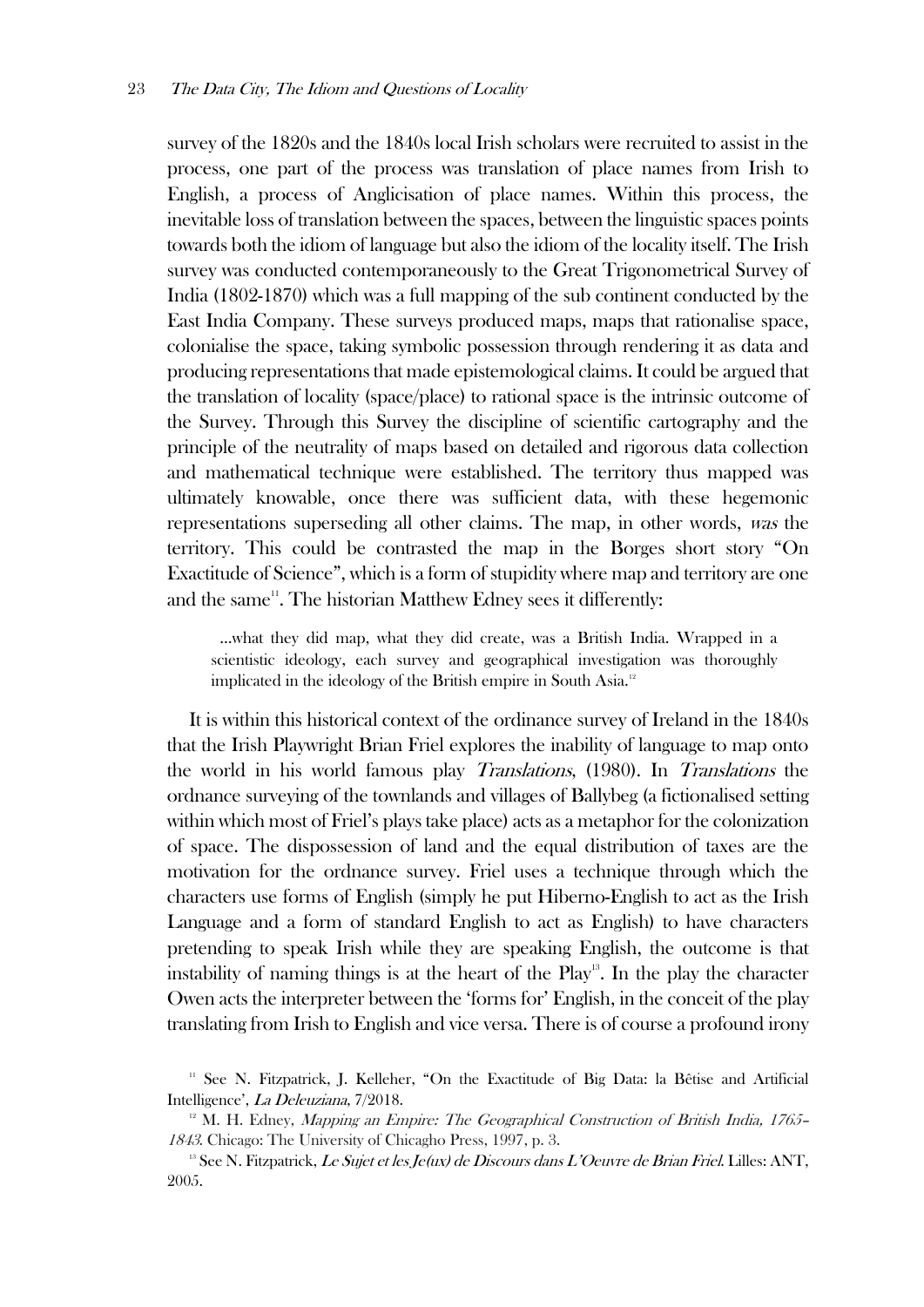in this for the contemporary Irish audience who no longer speak Irish as they laugh at English soldiers struggling to speak the Irish language and the Irish speakers struggling to speak English.

Within the play *Translations* the ordinance survey of the Ireland acts a backdrop to the central love story where the English solder Yolland falls in love with the Irish peasant girl Maire. The unfolding of their love story takes place as the townland of ballybeg becomes the place of contestation, the history of the space is a contested one, where through the mapping process a dislocation takes place. The mapping of the territory is also a translation of the original place names into the English language, the territorialisation of space is not simply the use of cartography colonial techniques but also through linguistic colonialisation. In the play language itself becomes problematic and something to be distrusted and unstable. In the Irish context the fact that one is confronted with language when telling one's story becomes an inherently political where the survival of the Irish language and illiteracy are a very recent past. In this context telling one's own story raises questions of identity and idiom $14$ .

In the play the local, cultural specificity is foregrounded, names are no longer fixed reference but become slippery things linked to the local oral history. It is this which poses problem in the act of translation, the act of translation somehow has to deny the very idiom being translated, where the translation into English seems to deny the very locality of translation.

Hugh: …. And it can happen - to use an image you'll understand – it can happen that a civilisation can be imprisoned in a linguistic contour which no longer matches the landscape of... fact.<sup>15</sup>

In the play the ultimate outcome is that the ordnance survey map is produced, the Irish place names are translated/anglicised to English for the map, ultimately, the evictions take place, the imperial power has a map but one which does not fit the landscape, where words, language and the world are inherently unstable. Brian Friel does not shy away from the philosophical undercurrent citing Martin Heidegger in the programme notes for the first production of Translations in 1981. He cites the famous passage about language as the house of being.

It is because language is the house of Being that we reach what is by constantly going through the house. When we got to the well, when we go through the woods, we are always going through the word "well", through the word "woods" even if we do not speak the words and do not do anything relating to language. All beings.. are

 $14$  *Ibid.* 

<sup>&</sup>lt;sup>15</sup> B. Friel, *Translations*. London: Faber, 1980, p. 419.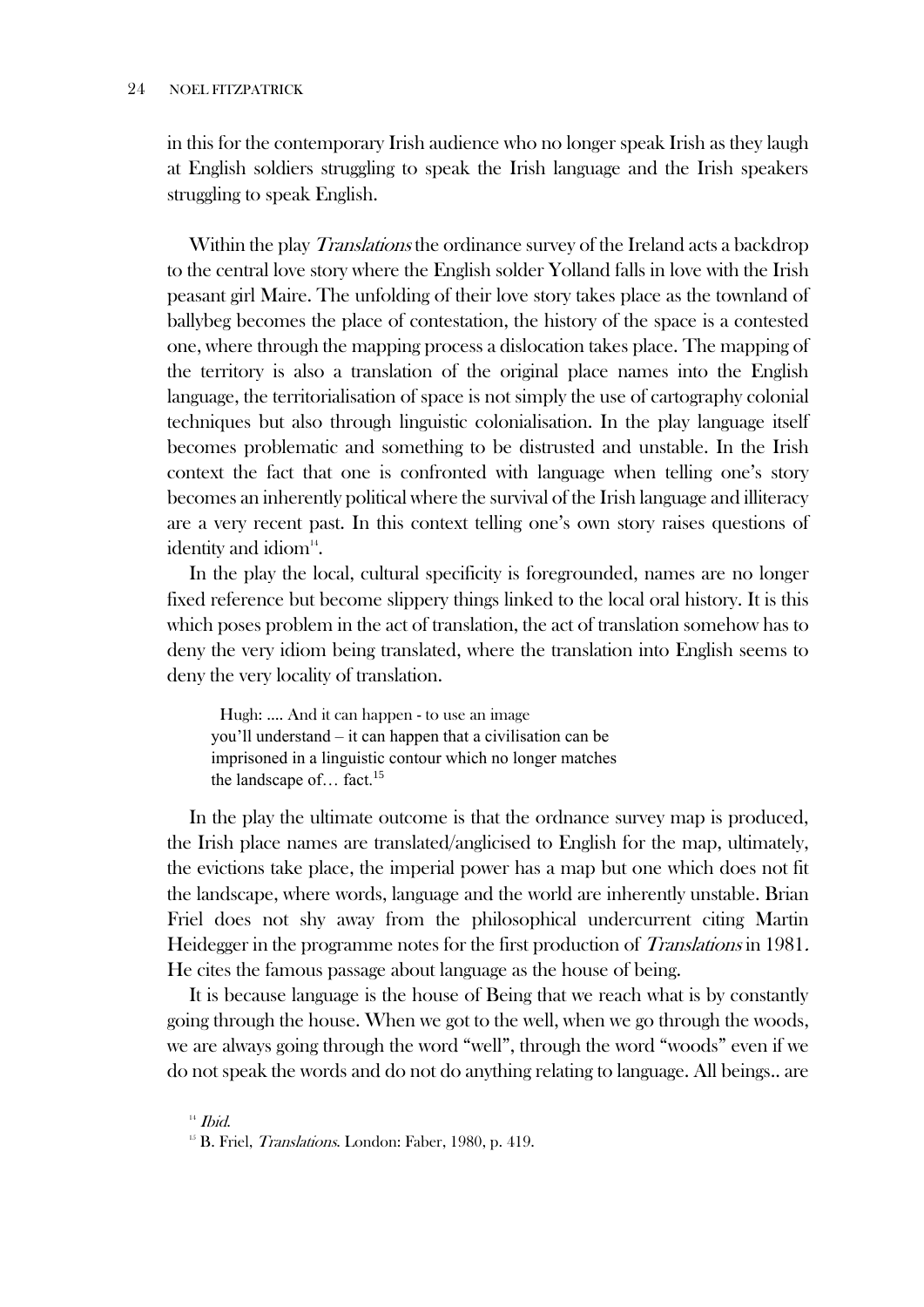qua beings in the precinct of language, this is why the return from the realm of objects and their representation into the innermost region of the heart's space can be accomplished, if anywhere, *only in this precinct.*<sup>16</sup>

The question of language becomes central to the question of colonialisation of space, how language and being are always in the precinct of each other. It is, therefore, not by accident that one of the examples that used by Friel in the play is the word 'well'. In the play the Irish word well, *Tobair*, acts as the point of reference on the landscape, we pass through 'well' and 'tobair', which is not the same thing. In the play the place *Tobair Vree* is part of an oral history where once a man died by falling into a well near a cross-roads and the name given in the Irish language reflects this a Tobair Vree, Vree is a mispronunciation of the original name of the man who died, Bhriáin. Tobair Vree acts a mode idiosyncratic usage, idiosyncratic as something which is non-standard. For the idiosyncratic to become idiomatic, there is a necessary translation of the individual utterance (usage) to collective utterance (collective usage). It could be argued the *Tobair Vree* acts as form of idiolecte and has referential fixededness or ontological grounding, in linguistic terms it becomes like a fixed expression, the idiom becomes referential<sup>17</sup>. To translate this into English would not make sense as a literal translation Well Vree, the Brian Well. What is of note is that the hesitation about the translation into English comes not from Yolland the English solder but from Owen (who is called Roland by the English in the play who anglicise his name), the local man recruited to help with the translation.

OWEN: [….] So the question I put to you, Lieutenant, is this: what do we do with a name like that? Do we scrap Tobair Vree altogether and call it – what? – The Cross? Crossroads? Or do we keep piety with a man long dead, long forgotten, his name 'eroded' beyond recognition, whose trivial little story nobody in the parish remembers.

From this example we can see within the play the ordinance survey technics and technologies are confronted with impossibility of standardization not just of space but also of place names. However, in doing so Friel presents not just the problematics of the translation of idiom but also how the mapping acts as form of dislocation, or delocalizing. The names no longer correspond to the things themselves where the localized meaning carrying with it the oral history of the area is erased, confiscated, or uprooted. The dislocation in this case literary leads to loss of direction, loss of place, loss of knowledge.

OWEN : […] on past Burnfoot; and there's nothing around here that has any name that I know of until we come down here to the South end, just about

<sup>&</sup>lt;sup>16</sup> M. Heidegger, *Poetry, Language and Thought*. London: Harper and Row, 1975, p. 132.

<sup>&</sup>lt;sup>17</sup> See N. Fitzpatrick, "The Question of Fiction – Nonexistent Objects, a Possible World Response From Paul Ricoeur". Kairos. Journal of Philosophy of Science and Technology, 1, 2017.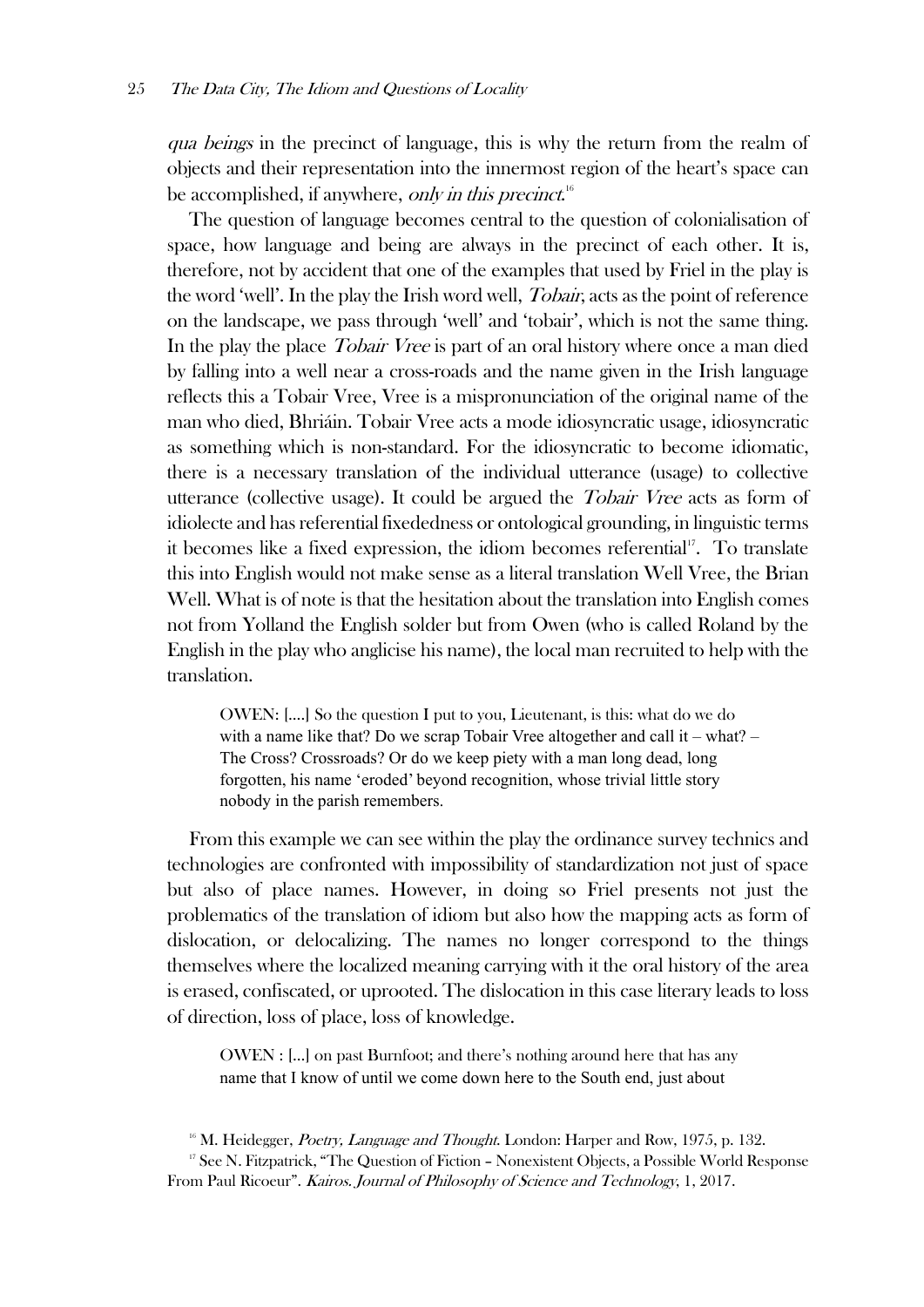here... and there should be a ridge of rocks there...Have the sappers marked it? They have. Look, George. YOLLAND: Where are we? OWEN: There. YOLLAND: I'm lost

The mapping of the territory becomes a metaphor for colonization where the local is expropriated dislocated into new meanings where the map and the landscape no longer match, coincide. In the play, therefore, the cartographic process of mapping the locality leads to forms of dislocation through the standardization of place by the colonization of that space. The locality as idiom and idiomatic resists the standardization, however, the network as a process of colonization and rationalization of space, time and interaction is by necessity delocalized. The analysis of the characteristics of tele-technoscientific rationality by Jacques Derrida demonstrates how the characteristics of the network could be developed.

## PART 3: TELETECHNOSCIENTIFIC DISLOCALITY

In the play *Translations* the cartographic process of the mapping the locality runs into the difficulty of space which cannot be mapped, where the locale lies beyond what the map can capture. This section will argue that resistance of the place to the map can be extended to understanding the map as a representation which is dislocated, delocalized and dis-idiomatic, and the idiomatic resistance of the translation from one type of space to the other. In order to advance the argument that these characteristics portrayed in the fiction of Friel's play Translations have a correlation in the Smart City, it will be necessary to look to the analysis of teletechno-scientific machines given by Jacques Derrida in Foi et Savoir. The Smart City, I would argue, is another form of colonialization through methods and methodologies which standardise not just space, movement, but also time. The Data City is a conceptual means to consider the process of the conditions of possibilities of openness or a locality in relation to the City, the rhythmic analysis of time changes when data moves at speeds which are beyond comprehension (literally beyond our cognitive processing speeds). The Smart City has emerged as mode of stimulation of economic growth and of governance of the urban built environment. When one poses the ontic question 'what is the smart city', there are, according to literature coming from Human Geography and from a form neo-cybernetics or organizational cybernetics, two modes of interpretation. One is the Smart City as mode of governance (close to the historical precedence of biopolitics), the other is a mode of Smart City as mode of participatory social democracy. The former can be characterized by a top down approach coming from the management of sanitation, urban flux and security, and the latter as a bottom up approach, where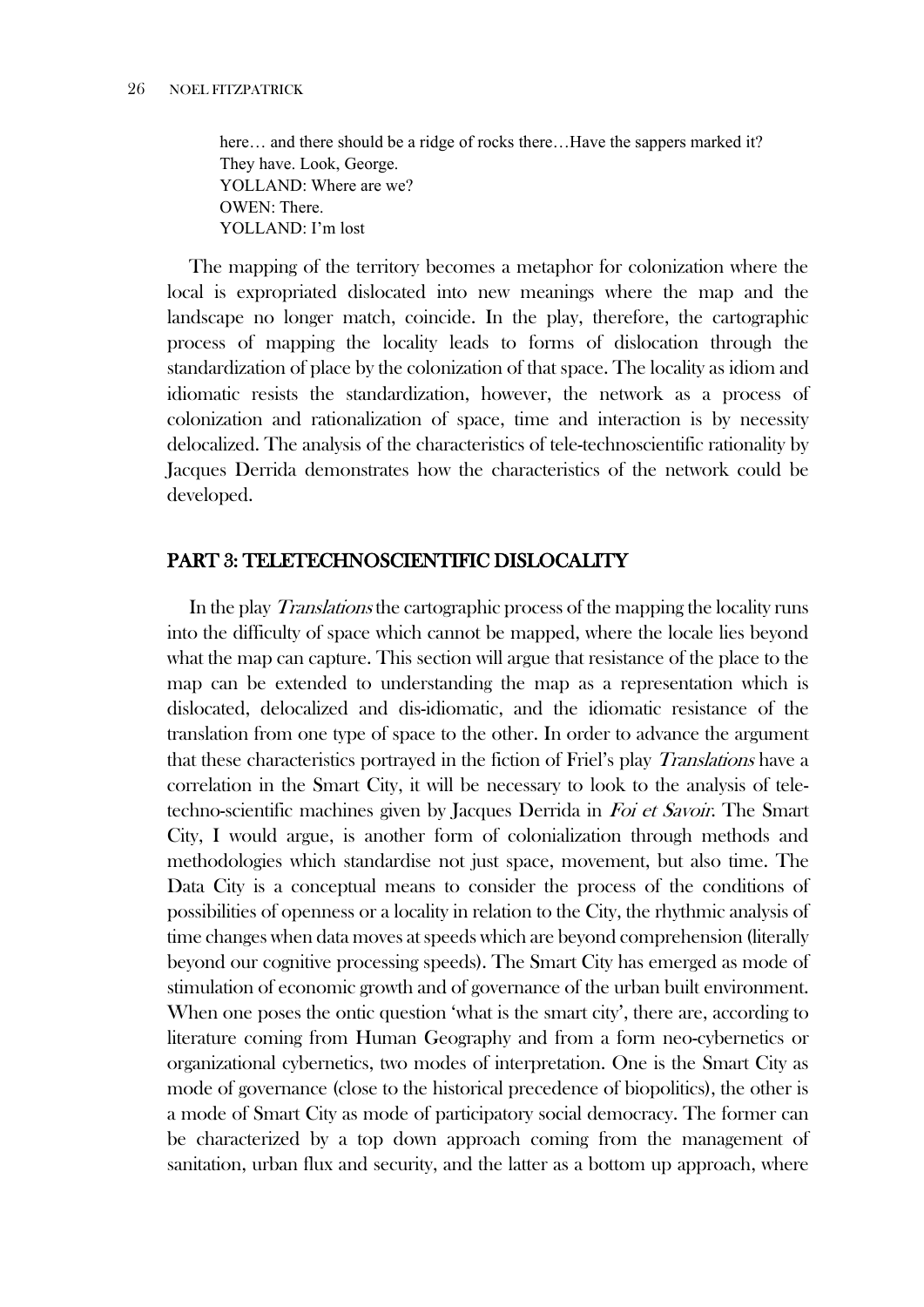digital technologies are seen as mode of fostering and developing forms of collaboration. On the one hand Smart Cities are inseparable from the spatial turn in the social sciences and human geography, and on the other they are linked to huge multinational technology companies who are developing the platforms which are promoted as means of development of the urban. However, there is a certain technophilia involved in both approaches to the smart city where technology is understood both as a form of efficiency of governance and as a liberation of participation. Nonetheless, the very characteristics of the technology are what are at stake, the standardization of participation, of thought processes themselves lead to a lack of noodiversty, the standardization of movement to predictive behavioural modelling denies the individual potentiality to bifurcate.

It is interesting to see that the characteristics of the Smart City have a relation to the general characteristics of digital technologies that Jacques Derrida in Foi et Savoir explained, whilst he is positing an argument against the rise of fundamentalist thinking, which tried to recuperate the local as an enclosure, he gives a framework within which to posit characteristics of what he determines a tele-technoscientific machine. Perhaps we could consider the process of Ordinance survey a technoscientific product, as the methodologies developed for the Irish survey are later used throughout the world to map the British Empire. Nonetheless, at the time Derrida was writing email had not yet come into widespread usage and the advent of social media in 2006 had not happened. However, it is interesting to use this as a conceptual framework to attempt to give characteristics to the Smart City, the Smart City itself could be considered as complex organism made up of different forms of memory holders, as different forms of tertiary retentions, these tertiary retentions being specifically forms of technological capturing devices.

Quand ils se sentent menacés par une télé-technoscience expropriatrice et délocalisatrice, les peuples redoutent de nouvelles formes d'invasion, ils sont terrifiés par des populations dont la croissance et la présence devient incalculable.

Les phénomènes d'ignorance, d'irrationalité ou d'obscurantisme qu'on relève ou dénonce si souvent et à juste titre dans ces fondamentalismes sont des effets de surface d'une structure plus profonde, une réaction contre cela même avec quoi on a partie liée, à savoir la dislocation, l'expropriation, la délocalisation, le déracinement, la désidiomatisation et la dépossession que la machine télé-technoscientifique produit.<sup>18</sup>

The framework of complex exosomatic organism<sup>19</sup> which is the City and the use of teletechno-scientific machines such as sensors, cameras, and the internet of things could be held to have the following characteristics: dislocation, expropriation, delocalization, uprooting, disidiomatisation and dispossession. These are characteristic of the techno-scientific machines which are at work in the Smart City, technologies which tend to ignore the very locality of the space. More recently, the

<sup>&</sup>lt;sup>18</sup> J. Derrida, Foi et savoir. Paris: Seuil, 2001.

 $19$  See B. Stiegler, *The Neganthropocene.*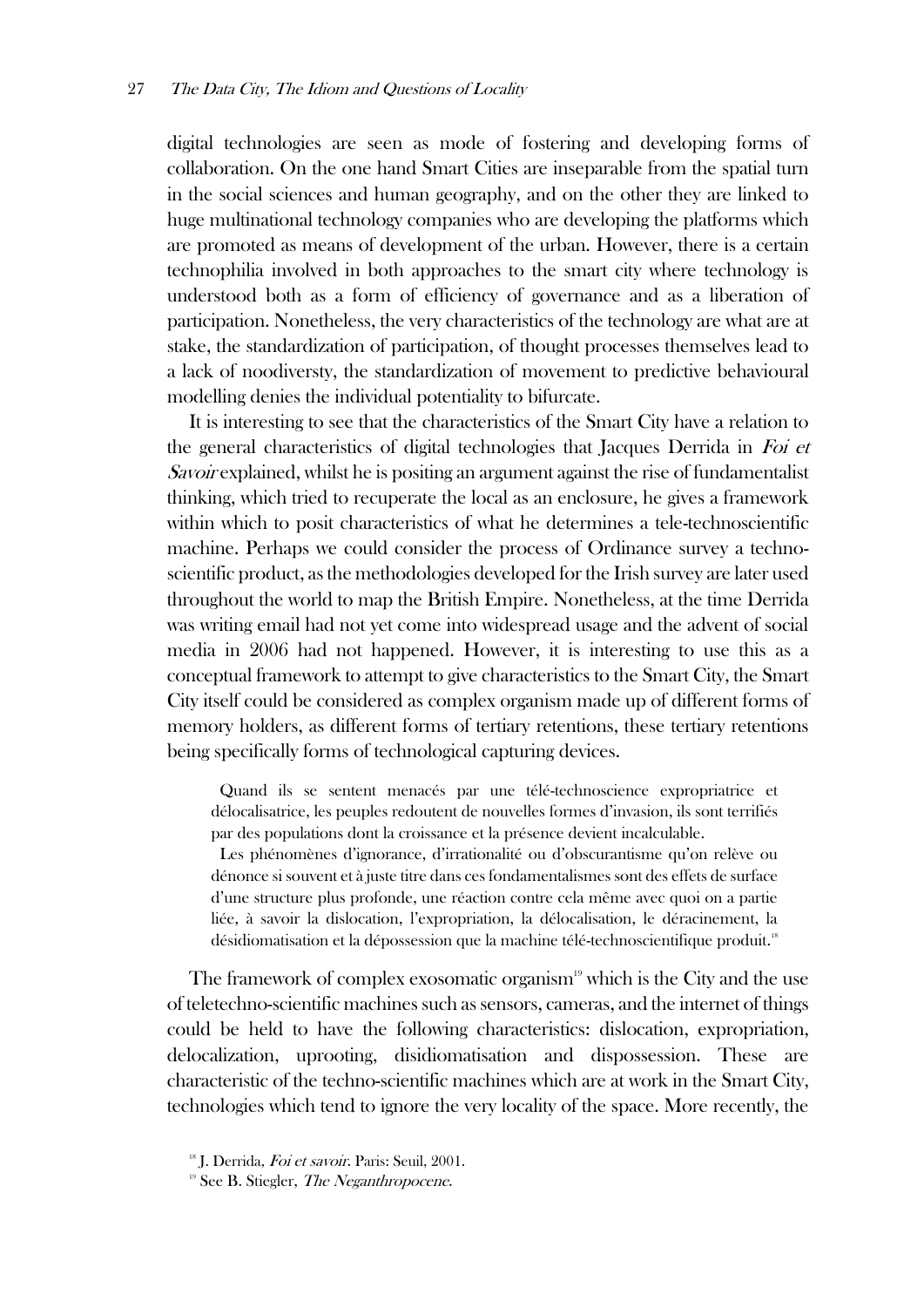analysis has been extended out beyond urban landscape to look at the rural or the insular to develop smart territories rather than smart cities. However, the Smart City as a concept is built upon the tension between the local and the global, as the technologies deployed by local authorities come from the globalization of internet technologies driven by the particular extractivist logics of silicon valley.

Discourses promoting of Smart Cities around the world tend to highlight the interconnected nature of the city through the data that can be collected via physical sensors but also the data itself is related to the production of space. There is a new form of production of abstract space to use Lefebvrian terminology<sup>20</sup>. The question of Mumford's 'what is a city' is replaced by 'how does data about the city help to manage the city' i.e. 'how is a data collected and produced, analysed within the cityscape'. The Smart City discourse tends to promote the data which is being collected as 'real time', a form of real time management of the city can take place, the management of traffic flows, management of pollution, management of noise, management of the built environment. These discourses present the Smart City as a positive technological advance, where the City is given anthropomorphic characteristic such as responsive, interactive of even intelligent or even Smart. The 'real time' element gives the illusion of permanence of present, the present is what is available, the here and now (*hic and Nunc*) is available thanks to the real time capturing and visualization of the internet of things where objects in the world are given agency as emitters of information, forms of interlocutors who can communicate through the technological infrastructure about the city. The permanent present, where the past and future are not of relevance where there is no need for human deliberation or reflection. The Smart City is, therefore, framed as ahistorical, the Smart City is the city of permanent present, where the real time data visualizes the here and now of the citizens as they move, as they interact, as they work and sleep. The uprooting of the present is enabled by these technologies where the present predominates and acts as a form dislocation, the time and space of the city is reduced to the production of a form of abstract space. It is a dislocation of the present and an uprooting as form of relocation of the past into the ever present.

The ability to capture or surveil the citizens as the move in space and time has particular consequences (ethical) in relation to the securitization of space, as the space can be monitored and with people watching the security of space can be guaranteed. The history of the city, the history of the individuals is not as relevant as the here and now management of the space. The City could be anywhere or literally any place which is the second characteristic of the Smart City as form of techno-spatial management. The development of specific forms of platform

<sup>&</sup>lt;sup>20</sup> See H. Lefebvre, *Le Droit à la ville*. Paris: Economica/Anthropos, 2009.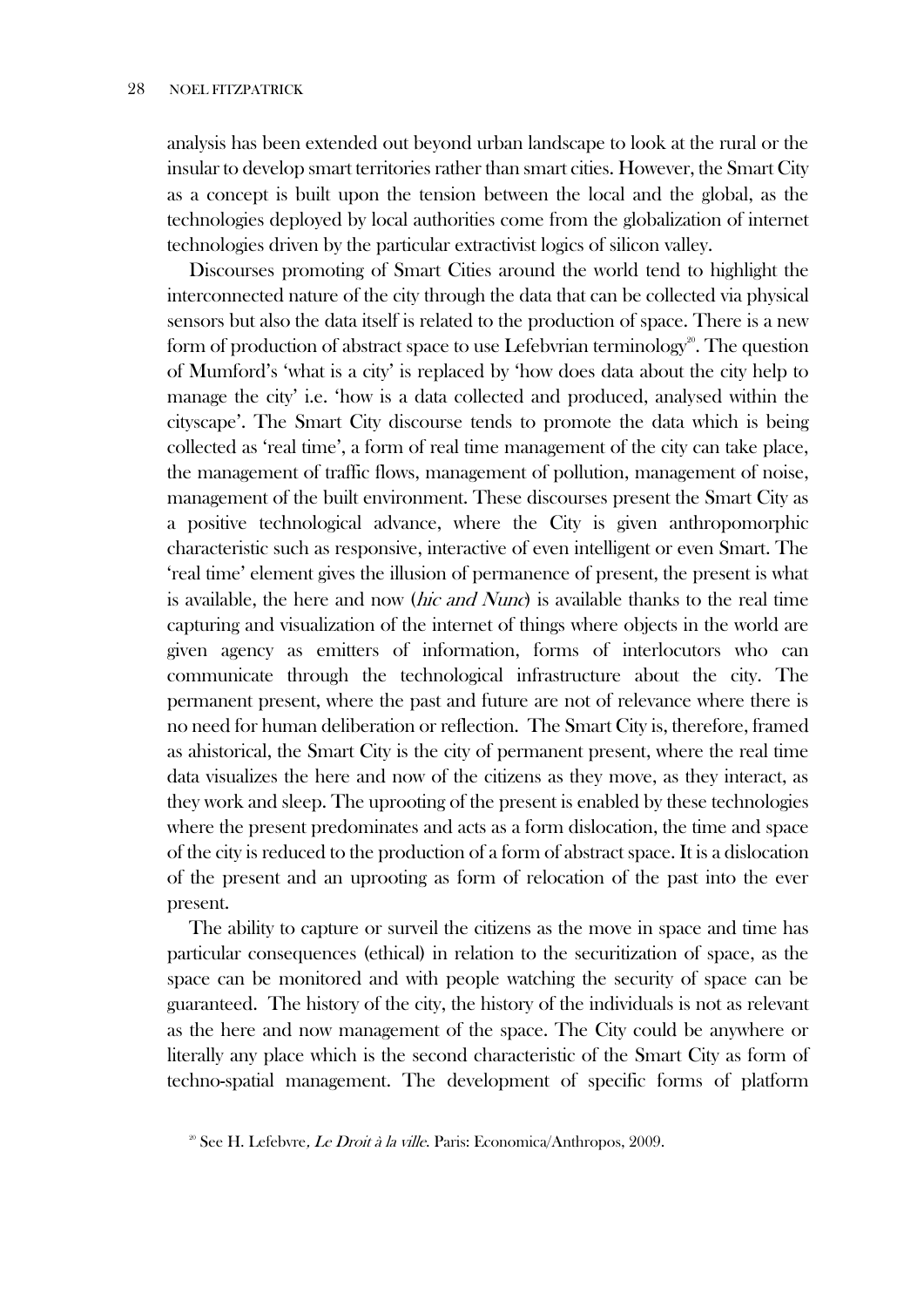capitalism where the platforms act as the delocalization of the local where the local does not need to be considered as the technology as a platform resides on a technological infrastructure or as part of *The Stack*<sup>21</sup>. The Smart city, is therefore, something which is delocalized – a form of *hors lieu*. It acts as form of delocalization, where the local or as we shall see the locality is being denied, locality here understood as the condition of possibility of difference, the engine of difference or différance. The Smart City acts as mechanism for delocalization where the city and its in habitants are taken as delocalized identity. Therefore, for example, the technologies developed from one city are the same as for another. For example, there is a semantic slippage where smart is taken an incorporality of the spirit or mind where the embodiment of the intelligence can be spatialised. Smart cities become delocalized spaces of collective intelligence.

With the expropriation of individual meaning and individual identity, the Smart City acts as mechanism through which the individual identity is confiscated, expropriated, in terms of predictive behavioural modelling, the individual becomes a vector within a neural network. A form of data shadow, a statistical body, a quantification of the self, perhaps, I would argue no longer a self, but an abstracted sameness: an *idem* or a form of abstract *mêmeté* (to use the vocabulary of Paul Ricoeur)<sup>22</sup>. As Rouvroy argues a statistical body without subject, the governance of the statistical body is not the governance of the citizen as subject, but a denial of subjectivity. The shadow of sameness is literarily a shadow of what the notion of self or selfhood might be. The individual is expropriated or appropriated for another means, the end point of the data collection is not clear, hence legitimate concerns about the smart city as form of panopticonism. The data shadow which Smart Cities technologies are based on posed specific ethical questions not simply in relation the ethical responsibility of the governance of the data but also more profoundly the ethical questions. The ethics of individual decision making in relation to the development of the shadow identity (sameness) and the individual ethical responsibility towards the other and my self as shadow identity or entity.

The characteristics of dislocation, delocalisation, expropriation, uprootedness and disidiomaticisation of the teletechnoscientific machine are present within the smart city. In the next section we will turn to another aspect of what we have calling the idiom which is the conditions of possibility of new meaning making and the role of locality as the condition of possibility of openness.

<sup>&</sup>lt;sup>21</sup> See B. Bratton, *The Stack. On Software and Soveraignity*. Cambridge: The MIT Press, 2015.

<sup>&</sup>lt;sup>22</sup> See P. Ricoeur, *Oneself and Another*, Chicago: The University of Chicago Press, 1992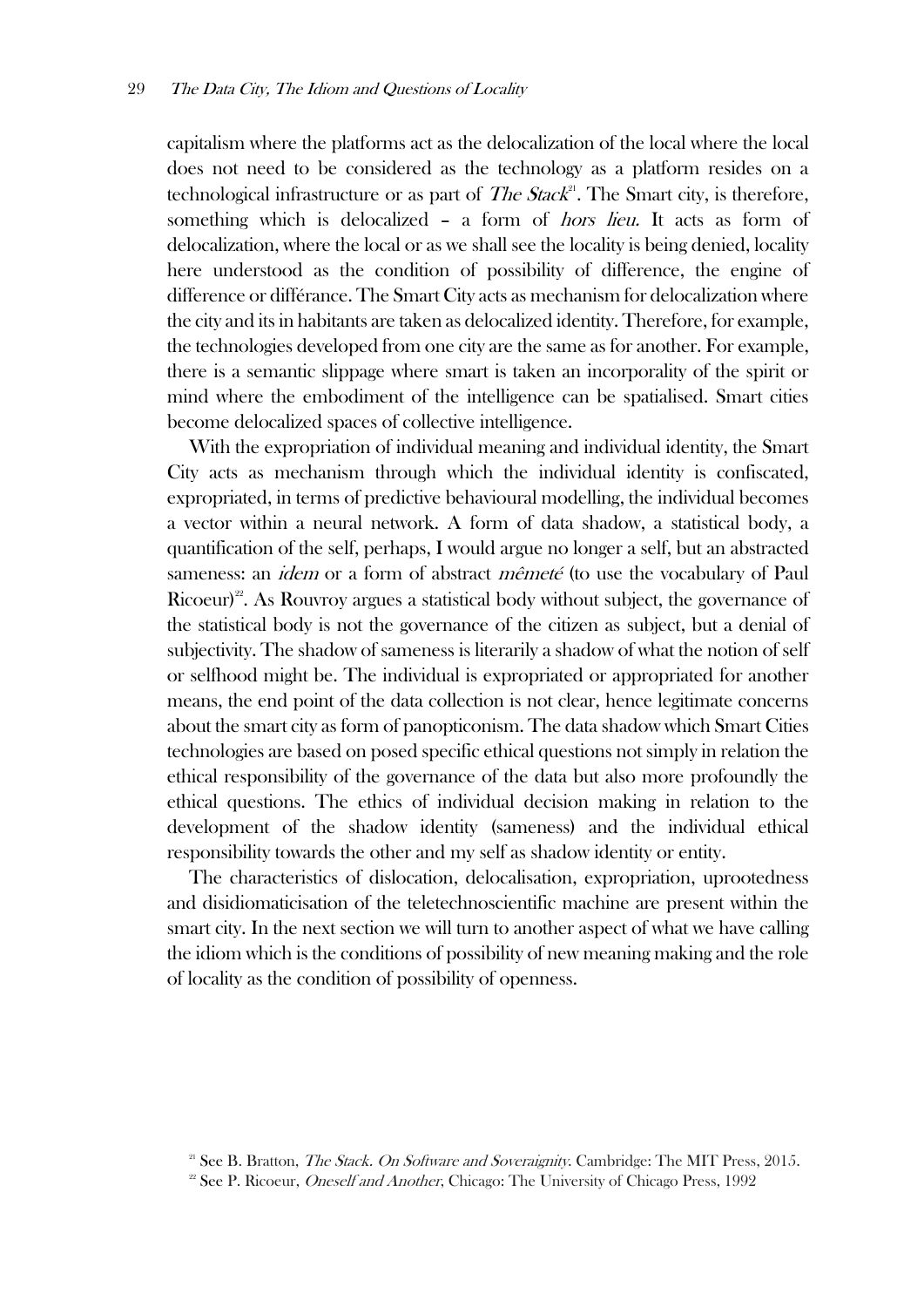## PART 4: THE QUESTIONS OF LOCALITY

In the age of the Anthropocene, which is both an ecological and technological Anthropocene, there is an urgent need to rethink questions of locality. At the most basic level this can be seen in tensions related to climate change at a local level and climate change at a globalized level. The processes of standardization, flattening out, or optimization are kernel within ecological questions of the reduction biodiversity. However, there is another form of lack of diversity, the standardization of human activity, human language, human behaviour as computational optimization. The Smart City is therefore related to both aspects, ecological biodiversity, in the management of the environment, traffic, waste and technological, the capturing of traces, individual behaviours, movement, desires and noodiversity<sup>23</sup>, in terms of the individual behaviour and thought processes. The advent of the Anthropocene is the result of the anthropos, whose extractive logics and logistics, extract energy and profit from energy production and human behaviours, the anthropic process needs to counter acted by anti-antrophic or neganthropic processes.

If we consider that the Data City as a counter concept of the characteristics of the Smart City then we could argue for a Data City that is historical, rooted in the past, subjective, imaginative and localized. The Data City is inherently linked to the question of locality. Locality here is understood through a number of ongoing discussions with Bernard Stiegler, Paolo Vignola, Sara Baranzoni and other members of the Geneva 2020 group. We need to distinguish naïve closed locality (locale) from open locality, the naïve first understanding of local is something which is closed and leads to a form of essentialism, the local holds the characteristics of what gives identity. It is this naïve closed sense which has enabled the rise of renewed forms of nationalist discourses, the closure of boundaries and the closure of borders. It could be argued that these enclosures are the result of the reification of the local as the placeholder of identity. As Derrida's quote indicated the return to the local is, indeed, a reaction to the processes of dislocation, expropriation, unrooting and delocalization. We need to posit an alternative understanding of locality, locality as neganthropic opening, an opening which is the conditions of possibility for a form of counter-entropy, counter acting the standardization, countering the optimization, the dislocation, the delocalizing, the expropriation. The neganthropic as the possible therapeutics, whereby, the toxic characteristics could be counter-acted, creating bifurcations<sup>24</sup> and new singularities which are unable to be captured by computational processes. According to Paolo Vignola locality can be understood as having three components, repetition, differentiating

<sup>&</sup>lt;sup>23</sup> See G. Moore, 'De la neurodiversitéà la noodiversité' in *Le genie urbain*, Paris, FYP, 2020.

 $24$  See B. Stiegler (ed.), *Bifurquer*.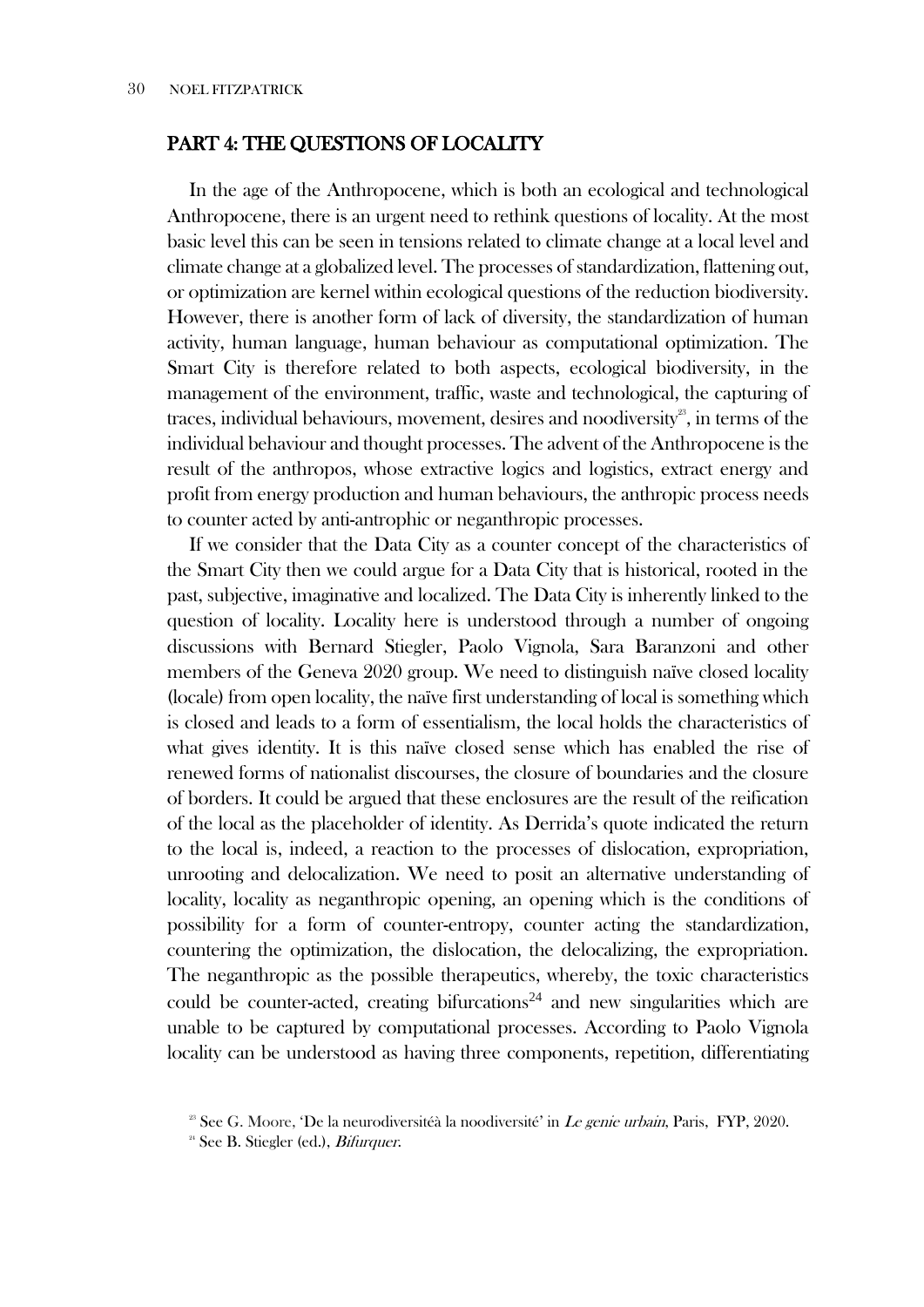and performativity<sup>25</sup>. The first component of locality is repetition or lack of origin, the default of origin, secondly, differentiation, locality is differentiating as it is different to place, thirdly locality is performative as temporal production of something which is not place. It is temporal as it comes into appearance and can disappear.

However, there is also a performative as a neganthopic gesture which is aesthetic, linguistic and political. It has the characteristics of an event but it could be argued that there is form of particular grounding of the performative as temporal and counter-entropic gesture. Gesture as a movement in space and time which can hold its own significance and therefore be meaning making. Locality, is here understood, as the condition of possibility of openness of the neganthropic has a correlation with the understanding of utterance as the condition of possibility of meaning. This conceptualisation an utterance a condition of possibility of meaning can be dated back to the work of HP Grice. In Grice's conceptualisation, the utterance is both the expression and the surface linguistic form. The utterance as the act of expression itself is understood to have certain conditions in order for it to be successful. This is prior to John Searle's speech act theory and before in France the development of 'la linguistique d'enonciation' after Emile Benveniste. For Grice, he will focus on the very conditions necessary for meaning to take place, hence the utterance and implicature can be distinguished, the maxims of conversation enable us to distinguish between sense and reference (Frege). In the maxims of conversation the utterance is the condition on new meaning. For HP Grice the utterance acts the condition of possibility of meaning, the sentence utterance was one form of utterance but not the only one. The utterance for Grice as distinct from Searle is a performative act without necessarily being a speech act, the utterance in the Grician sense is larger than the sentence utterance. For Searle the concentration on the speech act as form of promise tends to lead to an understanding of performance at a surface linguistic level. As Paul Ricoeur points out the theory of speech acts can be completed by a theory of utterance:

according to which all designation consists in an intention of meaning which implies in its aim the expectation that the interlocutor has on his or her side the intention of recognizing the primary intention for what it is meant to be. $26$ 

In Grice's theory of utterance, the utterance is the conditions of possibility of the meaning. A fundamental characteristic of language is to be meaning making, to be polysemantic, to be both the generation of new possible meanings and the guardian of etymology. The conditions of possibility of the Grician utterance are the conditions of possibility of new idiosyncrasies, new idioms, of meanings. In contrast

<sup>&</sup>lt;sup>25</sup> See S. Baranzoni, P. Vignola, "Inventer des localités dans des (real) smart cities. Pour une nouvelle intelligence urbaine". In B. Stiegler, Le nouveau genie urbain, pp. 141-154.

 $26$  P. Ricoeur, *Oneself and Another*, p. 44.